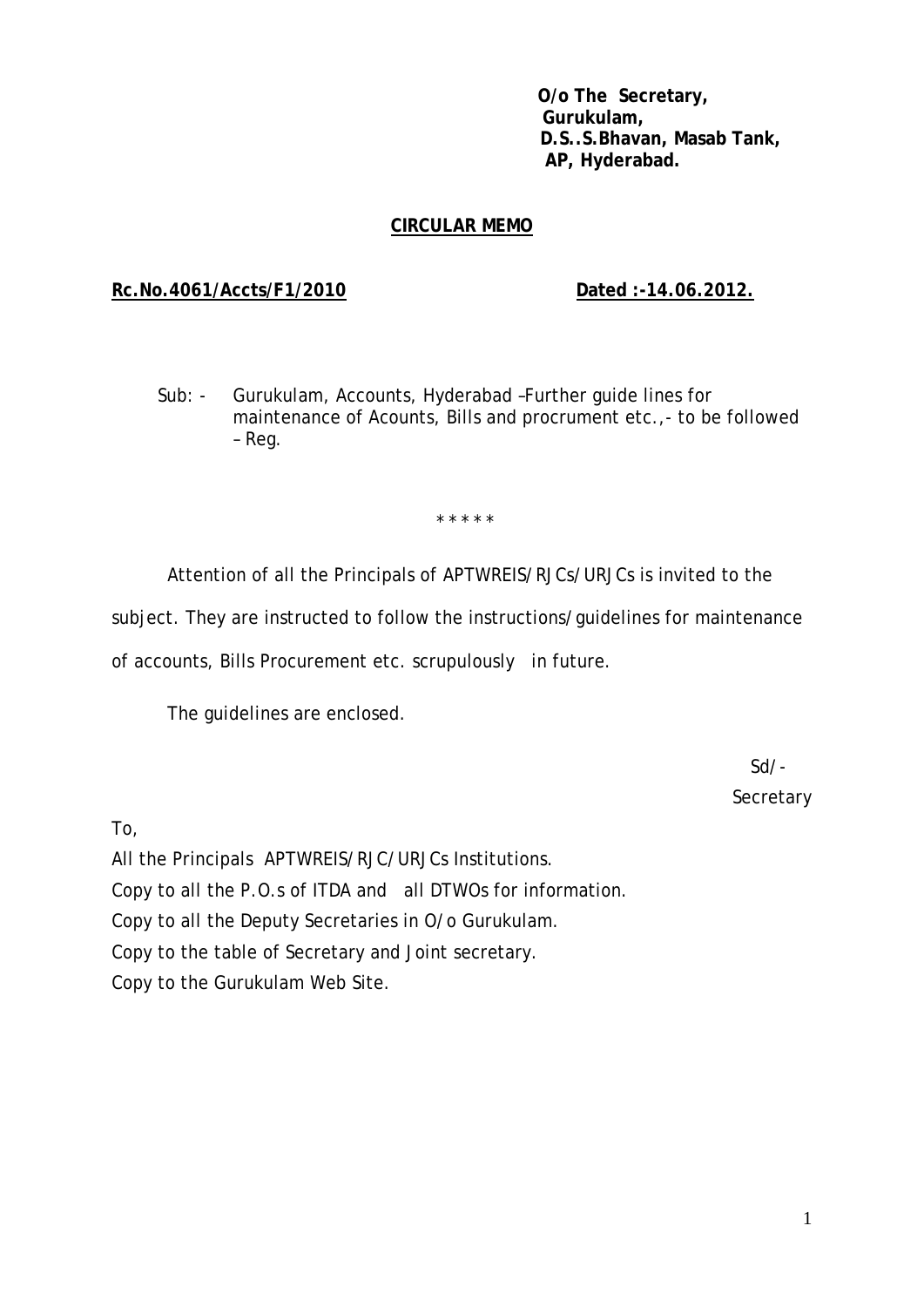## **FURTHER GUIDELINES FOR MAINTENANCE OF ACCOUNTS, BILLS, PROCUREMENT etc.**

### **I. GENERAL:**

- 1. All sanctions, purchases, procurement etc exceeding the financial powers delegated to the Principals, shall be through POs of ITDA/Adl .JCs only.
- 2. Action may be taken only on written instructions and No Telephonic orders to be complied with.
- 3. Class room attendance, Hostel attendance, and attendance reflected in HAS and HIMS should tally.
- 4. Parent Teacher Association meetings should be held quarterly.
- 5. Only one account i.e. Savings account should be maintained in the institution and all current accounts should be closed.
- 6. Post-metric scholarship amount received from the DTWO shall be remitted to the Gurukulam without diversion of amounts.
- 7. Miscellaneous receipts should be reflected in cash book and the receipts so earned should be used at institution level only with approval of purchasing committee.
- 8. Stores and stocks should be verified regularly and attested in the registers by the Principal.
- 9. Principal shall also verify physically the Assets available in the institution with Assets registers and certify the same every Year on March 31<sup>st</sup>.
- 10. Purchases should be made only through GCC, no local purchases to be entertained.
- 11. Contributions towards donations and giving advertisements to press and media are strictly not permitted from the Gurukulam funds.

## II**.PAY & ALLOWANCES**

- 1. Pay & Allowances claimed should be restricted only for cadre strength. Along with regular salary proposals the remuneration to be paid to the Outsourcing staff are also to be claimed.
- 2. Salary deduction viz.,Govt/Non Govt recoveries shall be remitted within one day from the date of recovery.
- 3. Salaries shall be claimed only after release from the Head Office.
- 4. In support of the claims relating to contingent employees, certificate to the effect that *all the contingent employees whose pay has been claimed in the bill were actually entertained in Government service* should be furnished.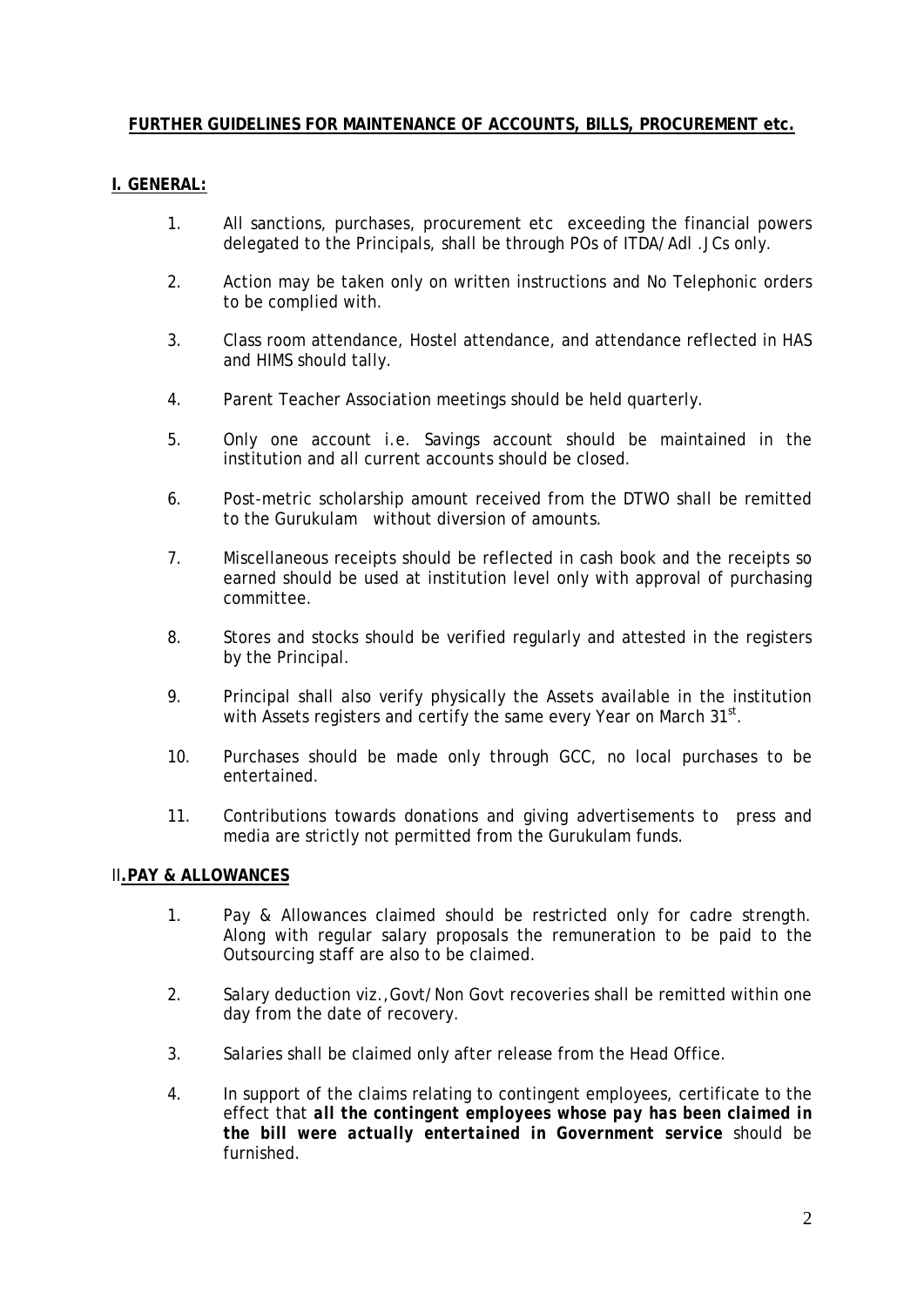- 5. The class to which the Govt. servant belongs viz., skilled, un skilled, part time or full time etc., should be described in the contingent bill under **Item 34 (4) Appendix. APFC Vol. II)**.
- 6. Principal being the DDO is solely responsible for deduction of IT for the Staff working under his control as per the provisions of Income Tax Act.
- 7. Profession Tax rates to be followed for all employees –

Below Rs.6000- No PT. Range from Rs.6001 to 10,000 – Rs 80 per month Range from Rs.10001 to 15,000 – Rs 100 per month Range from Rs.15001 to 20,000 – Rs 150 per month Range from Rs.20001 & above – Rs 200 per month

This amount should be credited to Major head 0028- Other taxes on income and expenditure-107- Taxes on professions, trades, callings and employment 01- Receipts from PTCE.

- 8. Periodical Increment Certificate should be signed by the Competent Authority who maintains service registers of the employees.
- 9. Declaration to be given by the suspended employee to the DDO. Certificate :- *Certified that I have not been engaged in any profession or trade or employment during the period from ----------- to ---------- for which the subsistence allowance was drawn and paid during the previous month*.
- 10. For Medical Reimbursement bills The Principals/OSDs should append the Non-Drawal Certificate and dependent certificate.
- 11. TA Bills should be submitted within (3) months from the date of completion of tour (Art.54 of APFC. Vol-I). The T.A. bill of the Principal shall be countersigned by the concerned DTWO.

#### **III.CONTINGENCIES:**

- 1. Bill / voucher should be submitted in original with stock certification on backside of the bill /voucher. Carbon copy / Xerox copy of the voucher is not admissible **(SR 2b (b) under TR –16)**.Attested Xerox copies can be kept with the institutions for the purpose of audit.
- 2. The claim should be covered under proper sanction by the competent authority under **Art.3 (a) and 38 of APFC Vol.I read with SR 2 (a) of TR – 16.**
- 3. Non Drawal certificate should be enclosed **(SR 14 under TR 16)**.(Format enclosed).
- 4. Ink signed copy of the sanction order by the competent authority should be enclosed **Art.45 of APFC – Vol-I**.
- 5. Full particulars of expenditure with sub-voucher for individual items should be furnished in the statement enclosed to the bill. All sub-vouchers for payments exceeding Rs.1,000/- and above should be enclosed to the bills. Sub-vouchers not exceeding Rs.1,000/- should be cancelled and filed in the office copy and certificate to that effect should be furnished on the bill. **(SR –18(e)TR – 16).**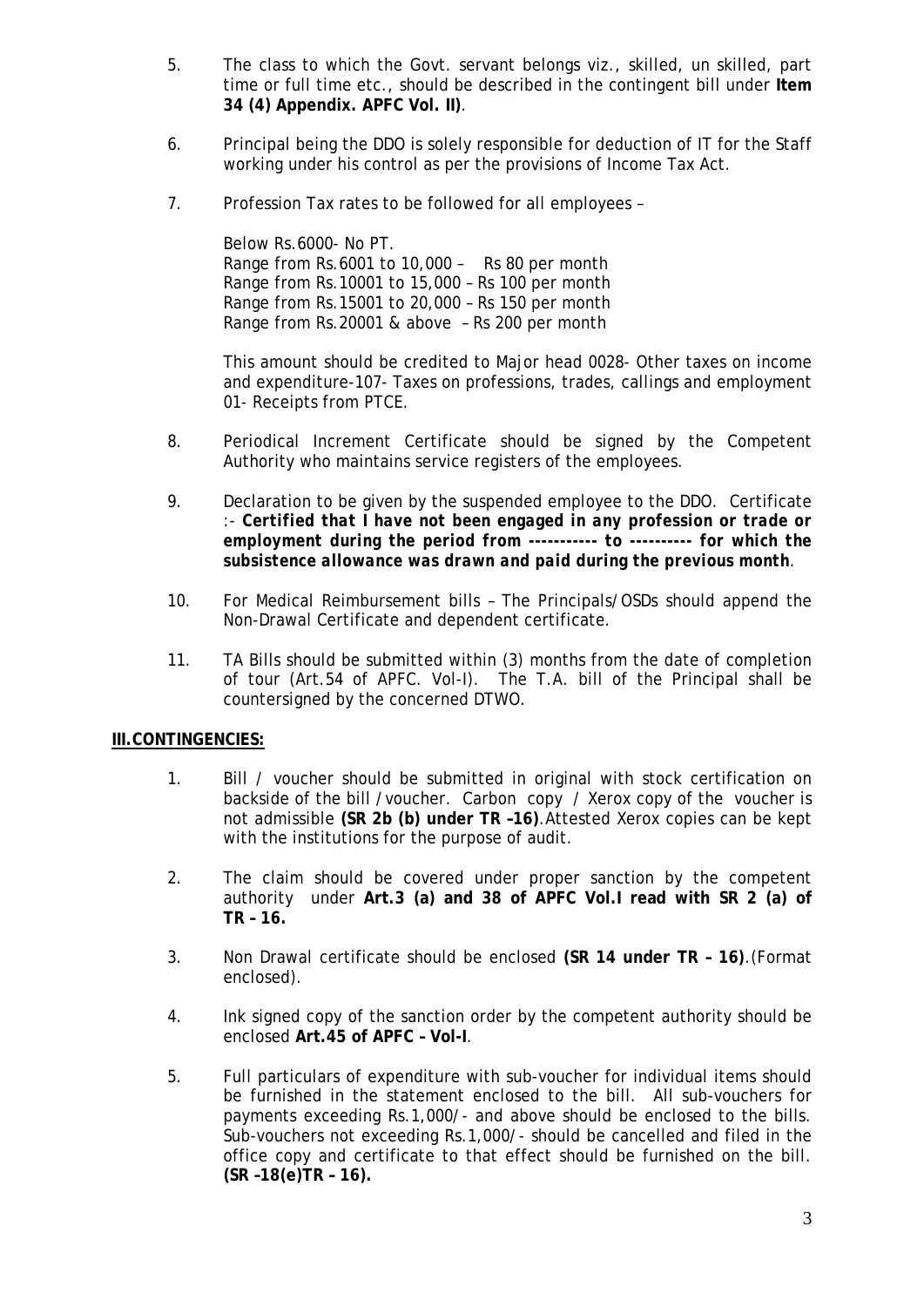- 6. The prescribed Sales Tax certificate should be recorded (**APGST/CST NO)** on the invoices / bills.
- 7. Income Tax has to be mandatorily deducted  $@2\%$  (TDS) of the gross amount of the bill at source in case of payment to third parties and a certificate as to the recovery of Income Tax should be recorded. (Third party payments) For payments upto Rupees Ten thousand there is no TDS. But for payments above Rupees Thirty Thousand made to the party for the financial year the TDS shall be recovered.
- 8. Original Bills of the Telephone / Electricity / Telegraph bill should be enclosed to the claim irrespective of amounts.
- 9. A certificate to the effect that all the calls in the telephone bill are official except which are private calls and action has been taken to recover charges to be furnished. If it exceeds the prescribed charges a certificate that the same has been recovered from the individual for over and above telephone calls should be enclosed. Cell Phone charges to be restricted to Rs. 625/- P.M. only excess cell phone charges shall be remitted by the individual.
- 10. Certificate of reasonableness of rent should be furnished whenever there is change of rent along with rent fixation orders of the Executive Engineer (R&B) concerned. **(Instruction.7 TR – 16)**.
- 11. The Payee name on the cheque should be made in favour of the party.
- 12. No contingent charges should be made on proforma invoices which are only quotations.
- 13. Administrative Sanction from the competent authority should be enclosed.
- 14. Special sanction from the superior authority wherever necessary should be furnished.

#### **IV.PROCUREMENT:**

- 1. Procurement shall be through Purchase committee only following the norms in force.
- **2.** The "Open Tender" system i.e., invitation to tender by public advertisement should however, be used as a general rule and must be adopted, subject to the exceptions mentioned in Instruction 13 under the rule III of Article 125, whenever the estimated value of the order to be placed is Rs.5.00 lakhs or over. When the " Open Tender" system is used the purchasing Officer should arrange for the necessary public advertisement and may at his discretion, insert advertisements in the Andhra Pradesh Gazette, the Indian Trade Journal, published by the Director- General of Commercial Intelligence and Statistics, Calcutta, and one or more of the principal newspapers published in India. **Note:** Any splitting of work to remain within the limit will be viewed

seriously and action taken**.(Article 125 of APFC Instruction 8).** 

**3.** The "Limited Tender" System should ordinarily be adopted whenever the estimated value of the order to be given is less than Rs.5.00 lakhs**. (Article 125 of APFC Instruction 9).**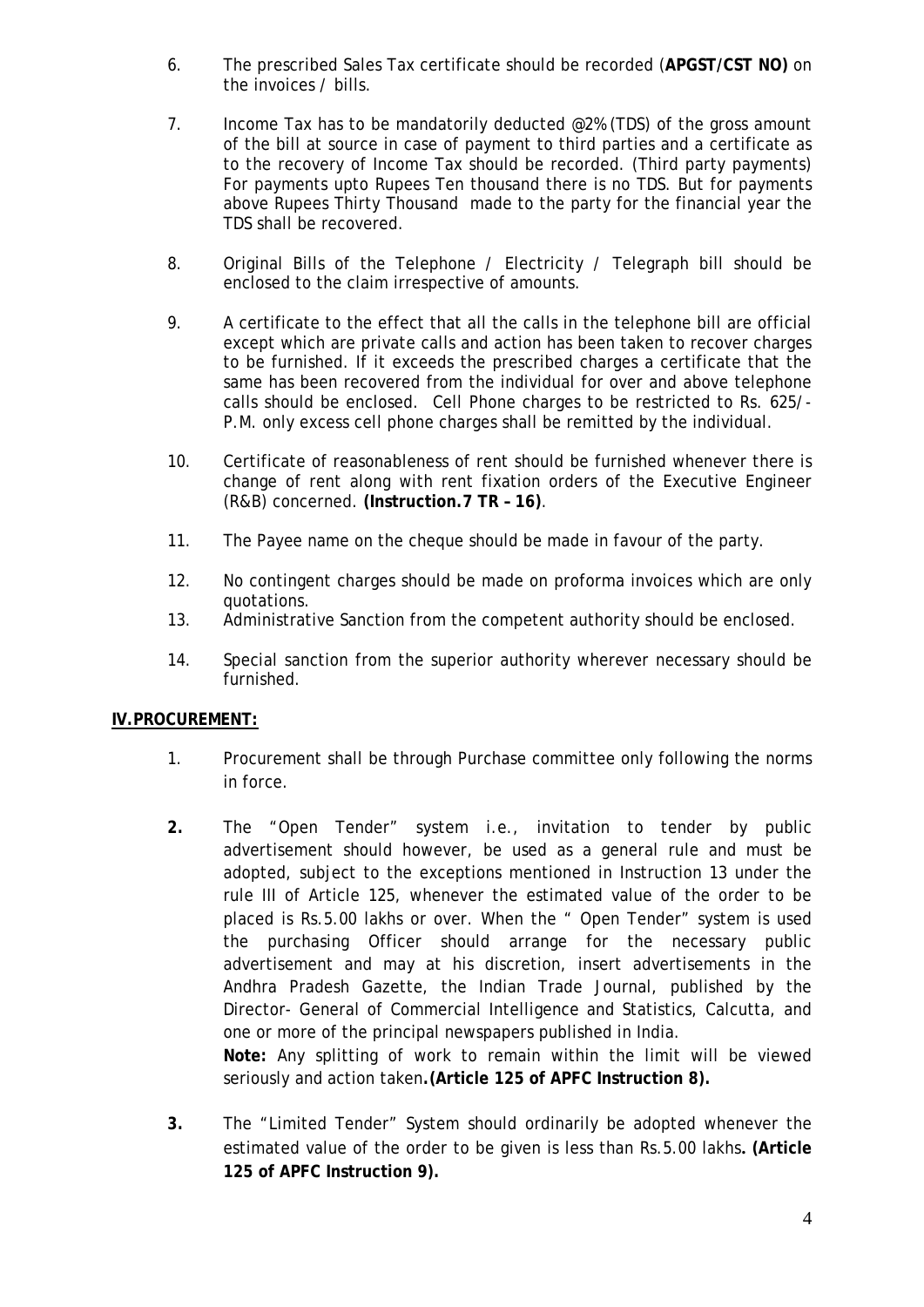- **4.** The "Single Tender" system may be adopted in the case of a small order, or when the articles required are of a proprietary character and competition is not considered necessary. For this purpose a small order means an order the value of which does not exceed Rs10,000/- or, if more than one kind of article is ordered at one time, an order the total value of which does not exceed Rs.20,000/-.(**Article 125 of APFC Instruction 11).**
- 5. A certificate to the effect that the articles or materials billed for, have been purchased on the tender system prescribed in **Art.125 APFC** and have been received in good order are of good quality and that the rates paid are not in excess. (Format enclosed).
- 6. A certificate to the effect that the materials have been brought into the respective stock registers, accounted for and verified in the manner laid down in **Art.133 to 145 APTC** should be furnished. (Format enclosed).

## **V GENERAL ACCOUNTS**

- 1. Arithmetical accuracy of bills to be verified. **(SR-7 TR 16)**.
- 2. All corrections alterations should be attested by the issuing authority with full signature (**SR 2 (d) under TR – 16).**
- 3. Ink signed copy of the sanction order by the competent authority should be enclosed **Art.45 of APFC – Vol-I**.
- 4. Bills attached should be passed for payment and should bear the full signature of the Drawing and Disbursing Officer i.e., Principals/OSDs.
- 5. The bills should contain discharge endorsement and pass order in figures rounded off to the nearest rupee. **(SR 2 under TR – 16)**.

#### **VI.FINANCIAL LIMITS:**

While enclosing sanction proceedings, financial powers delegated as detailed below should be strictly observed and followed.

| $\overline{\overline{\text{SI}}}$ | Item of expenditure                     | 1st                  | 2 <sub>nd</sub> | 3rd        | 4th     | Total  |  |  |
|-----------------------------------|-----------------------------------------|----------------------|-----------------|------------|---------|--------|--|--|
| <b>No</b>                         |                                         | Quarter              | Quarter         | Quarter    | Quarter |        |  |  |
|                                   |                                         | Apr to               | July to         | Oct to     | Jan to  |        |  |  |
|                                   |                                         | June                 | Sep             | <b>Dec</b> | Mar     |        |  |  |
|                                   | $\overline{2}$                          | 3                    | 4               | 5          | 6       | 7      |  |  |
|                                   | <b>Office Charges</b>                   | 2,000                | 8,000           | 4,000      | 6,000   | 20,000 |  |  |
| 2                                 | Service Postage                         | 500                  | 2,000           | 1,000      | 1,500   | 5,000  |  |  |
| 3                                 | <b>Telephone Charges</b>                | 300                  | 1,200           | 600        | 900     | 3,000  |  |  |
| 4                                 | Notification Charges(Advt)              | 5,000                |                 |            |         | 5,000  |  |  |
| 5                                 | Rent, Rate and Taxes                    | As per actual demand |                 |            |         |        |  |  |
| 6                                 | Power consumption Charges               | As per actual demand |                 |            |         |        |  |  |
|                                   | <b>Transport Charges</b>                | 1,000                | 4,000           | 2,000      | 3,000   | 10,000 |  |  |
| 8                                 | <b>Games Material</b>                   | 1,000                | 2,000           | 4,000      | 3,000   | 10,000 |  |  |
| 9                                 | <b>Water &amp; Electrical Materials</b> | 600                  | 2,400           | 1,200      | 1,800   | 6,000  |  |  |
|                                   | 10 Fine Arts Material                   | 300                  | 1,200           | 600        | 900     | 3,000  |  |  |
|                                   | 11 Laboratory equipment                 | 1,000                | 5,000           | 2,000      | 2,000   | 10,000 |  |  |